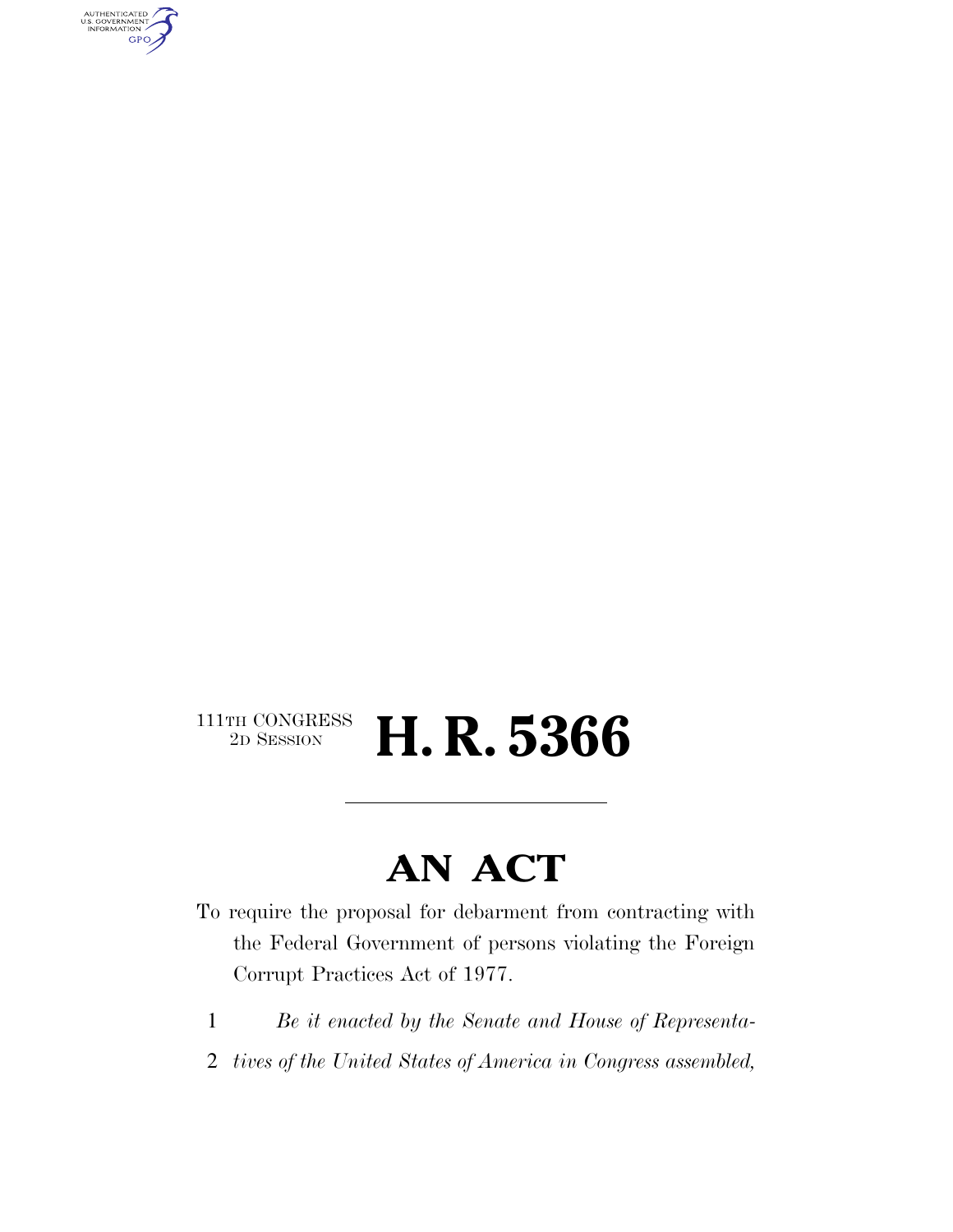#### **SECTION 1. SHORT TITLE.**

 This Act may be cited as the ''Overseas Contractor Reform Act''.

 **SEC. 2. REQUIREMENT TO PROPOSE FOR DEBARMENT PER- SONS VIOLATING THE FOREIGN CORRUPT PRACTICES ACT.** 

 (a) REQUIREMENT TO PROPOSE FOR DEBARMENT.— Unless waived by the head of a Federal agency under sub- section (b), any person found to be in violation of the For- eign Corrupt Practices Act of 1977 shall be proposed for debarment from any contract or grant awarded by the Federal Government within 30 days after a final judgment of such violation.

 (b) WAIVER.—The head of a Federal agency may waive this section for a Federal contract or grant. Any such waiver shall be reported to Congress by the head of the agency concerned within 30 days from the date of the waiver, along with an accompanying justification.

 (c) FINAL JUDGMENT.—For purposes of this section, a judgment becomes final when all appeals of the judg- ment have been finally determined, or all time for filing such appeals has expired.

23 (d) DEFINITIONS.—In this section:

 (1) CONTRACT.—The term ''contract'' means a binding agreement entered into by a Federal agency 26 for the purpose of obtaining property or services.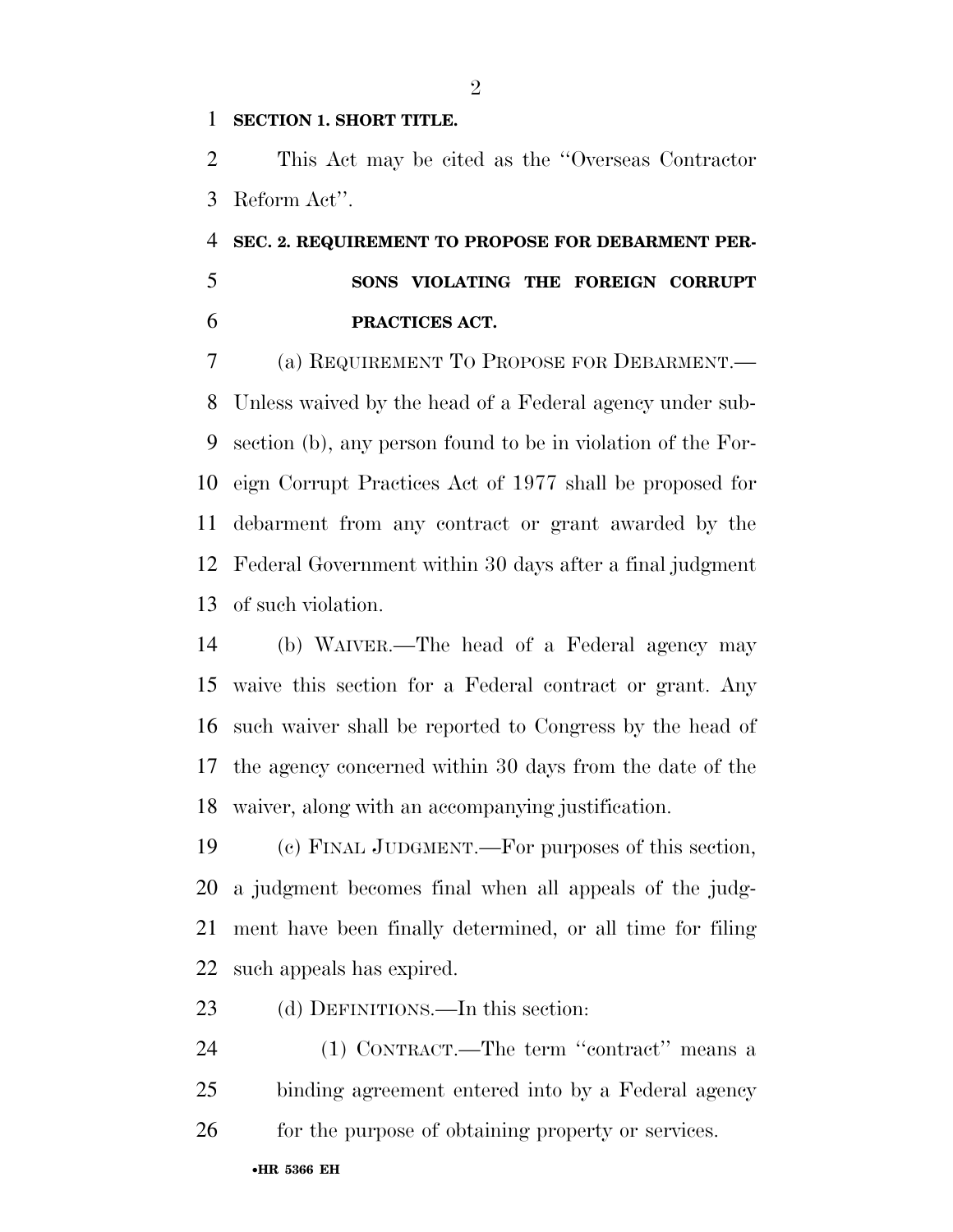| $\mathbf{1}$   | (2) PERSON.—The term "person" includes—                  |
|----------------|----------------------------------------------------------|
| $\overline{2}$ | $(A)$ an individual;                                     |
| 3              | (B) a partnership; and                                   |
| $\overline{4}$ | $(C)$ a corporation.                                     |
| 5              | (3)<br>FOREIGN CORRUPT PRACTICES ACT<br>OF               |
| 6              | 1977.—The term "Foreign Corrupt Practices Act of         |
| 7              | $1977"$ means—                                           |
| 8              | (A) section 30A of the Securities Exchange               |
| 9              | Act of 1934 (15 U.S.C. 78dd-1); and                      |
| 10             | (B) sections 104 and 104A of the Foreign                 |
| 11             | Corrupt Practices Act (15 U.S.C. 78dd-2).                |
| 12             | SEC. 3. GOVERNMENTAL POLICY.                             |
| 13             | It is the policy of the United States Government that    |
| 14             | no Government contracts or grants should be awarded to   |
| 15             | individuals or companies who violate the Foreign Corrupt |
| 16             | Practices Act of 1977.                                   |
|                | Passed the House of Representatives September 15,        |
|                | 2010.                                                    |

Attest:

*Clerk.*